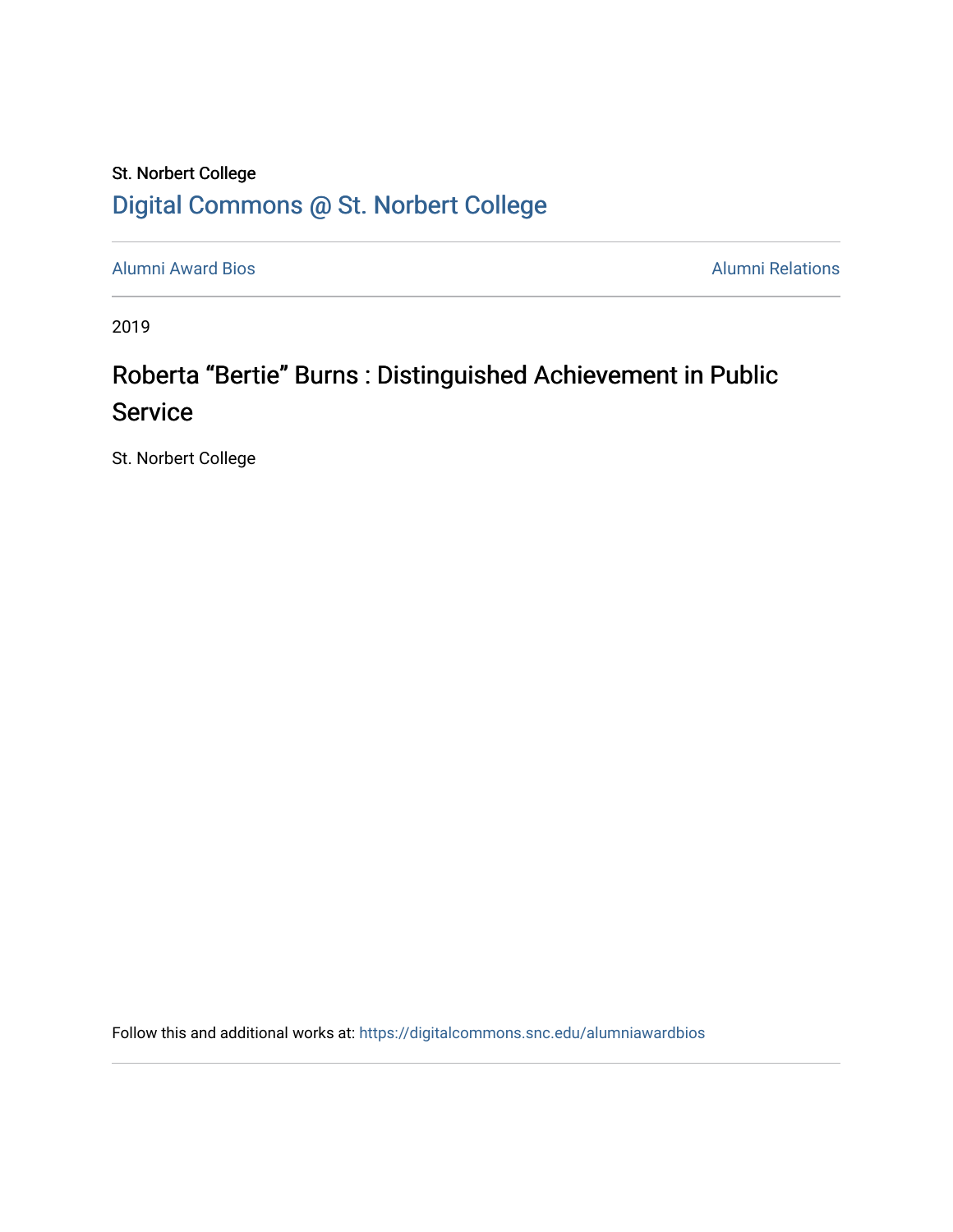

 $\geq$  [Alumni](https://www.snc.edu/alumni/)  $\geq$  [Alumni Awards](https://www.snc.edu/alumni/awards/)  $\geq$  2019 Distinguished Achievement in Public Service A

#### [Alumni](https://www.snc.edu/alumni/index.html)

[Events & Reunions](https://www.snc.edu/alumni/event/index.html) [Behind the Arch](https://www.snc.edu/alumni/event/behindthearch/) [Benefits and Services](https://www.snc.edu/alumni/benefits.html) [Get Involved](https://www.snc.edu/alumni/getinvolved.html) [Give to SNC](http://giving.snc.edu/) [Alumni Awards](https://www.snc.edu/alumni/awards/index.html) [Past Recipients](https://www.snc.edu/alumni/awards/recipients.html) [Knight Lights](https://www.snc.edu/alumni/knightlights/index.html) [Alumni-Owned](https://www.snc.edu/alumni/directory/index.html) [Businesses Network](https://www.snc.edu/alumni/directory/index.html) [Alumni Board](https://www.snc.edu/alumni/alumniboard.html) [Student Alumni](https://www.snc.edu/alumni/saa.html) [Ambassadors](https://www.snc.edu/alumni/saa.html) [Staff](https://www.snc.edu/alumni/contactus.html)

# 2019 Distinguished Achievement in Public Service

#### Roberta "Bertie" Burns '99

Fighting the spread of Ebola, destroying bombs in Afghanistan and saving polar bears sounds like the next "Mission Impossible" movie plot. Instead, it's all in a day's work for Roberta Burns. The former St. Norbert student government president has built an impressive U.S. State Department career in which she's proven to be a trouble-shooter for our country, as well as a tireless worker for public safety, security and welfare.

Becoming a foreign service officer in the State Department is a highly selective process in which 300 to 500 candidates are admitted. Roberta ranks among the chosen few, and, following her admission and training, she received the Glenn Munro Award as outstanding student in her officer-training class.

For her first assignment, Roberta refreshed her Spanish and went to work in the Mexico City embassy where she performed visa reviews and consular services. She was soon tapped to become assistant to Antonio Garza, then-U.S. ambassador to Mexico. As the front-office liaison, Roberta became an expert on a vast array of issues ranging from security to narcotics policy, from U.S. citizen concerns to the implementation of the historic Merida initiative.

In 2010, Roberta volunteered for Afghanistan. She learned Dari, becoming one of only 40 nonnative speakers at the U.S. embassy in Kabul. She was assigned to manage the largest State Department weapons-abatement program in the world, overseeing the humanitarian de-mining, mine-risk education, conventional-weapons destruction and victim-assistance efforts of more than 20 grantee and contract organizations.

One of her most outstanding achievements in Afghanistan was resolving a longstanding threat on thousands of lives. For more than 18 months, a foreign government had precariously stored 850,000 kilograms of explosives near NATO coalition and Afghan military installations. Roberta facilitated the highly contentious negotiations among disparate parties to successfully secure the explosives' safe destruction, for which she received a Superior Honor Award.